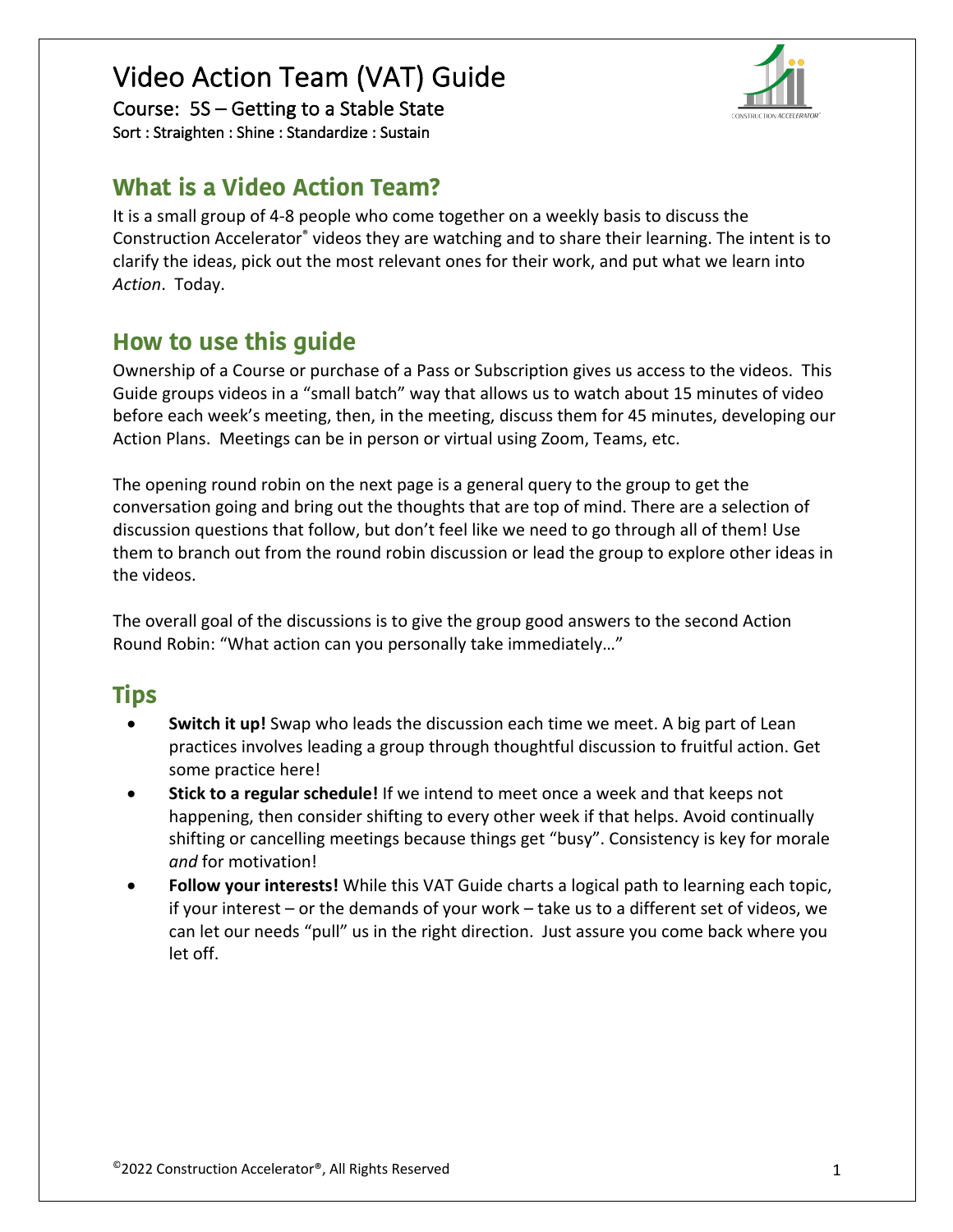# Video Action Team (VAT) Guide

Course: 5S – Getting to a Stable State Sort : Straighten : Shine : Standardize : Sustain

## **Session 1: Basics of 5S**

Topic 104

#### **PREPARATION**

**WATCH: 2 Highlighted Videos: "Intro to 5S" (in green) and "5S Numbers Simulation" (in yellow) –** Note: for the "5S Numbers Simulation" video, grab a piece of paper and actually follow the instructions yourself (before the session). See how far you get from 1-49 with each round in the video. Play along.



| <b>Select Course:</b>          |                                          |       |  |  |
|--------------------------------|------------------------------------------|-------|--|--|
| 5S - Getting to a Stable State |                                          |       |  |  |
| <b>Select Topic:</b>           |                                          |       |  |  |
| <b>5S</b>                      |                                          | ÷     |  |  |
|                                |                                          |       |  |  |
| <b>5S</b>                      |                                          |       |  |  |
| Ω                              | <b>Intro to 5S</b>                       | 04:43 |  |  |
| $\circ$                        | <b>5S Numbers Simulation</b>             | 07.45 |  |  |
| Õ                              | The 5S Process                           | 06:24 |  |  |
| Õ                              | Webinar - 5S - Getting to a Stable State | 33:34 |  |  |

**DOWNLOAD and READ: "5S What it is and How to"**

**DO: The first Action Item: "5S Workspace"** and be ready to discuss your results.

#### **OPENING ROUND ROBIN**

- What was the most important or interesting point in these videos from your perspective?
- Was there something you didn't understand or didn't agree with?

## **DISCUSSION QUESTIONS (Choose from these)**

- What did you learn from the "5S Numbers Simulation". Did you have a "Duh!" moment?
- How does 5S address the classic Wastes like Waiting and wasted Motion?
- How does 5S address the classic Wastes like Inventory and Defects?
- What did you discover/learn when you 5S'd your own workspace (the first Action Item)?
- Did you use (or will you start using) any visual cues (eg. a shadow board or labels) to Sustain?
- How is this a good 5S practice?: Adopting a digital file Naming Convention that everyone uses.
- Why can 5S make onboarding new people easier?
- How do you think you will share/train 5S with your larger team?

## **ACTION ROUND ROBIN**

• How will you change your workday to make 5S part of your routine?

### **PLUS/DELTA (2 Minutes)**

• What did you like about today's session and what would you change for the next time?

### **TAKEAWAY ROUND ROBIN**

*In two words what is your big Takeaway today?*